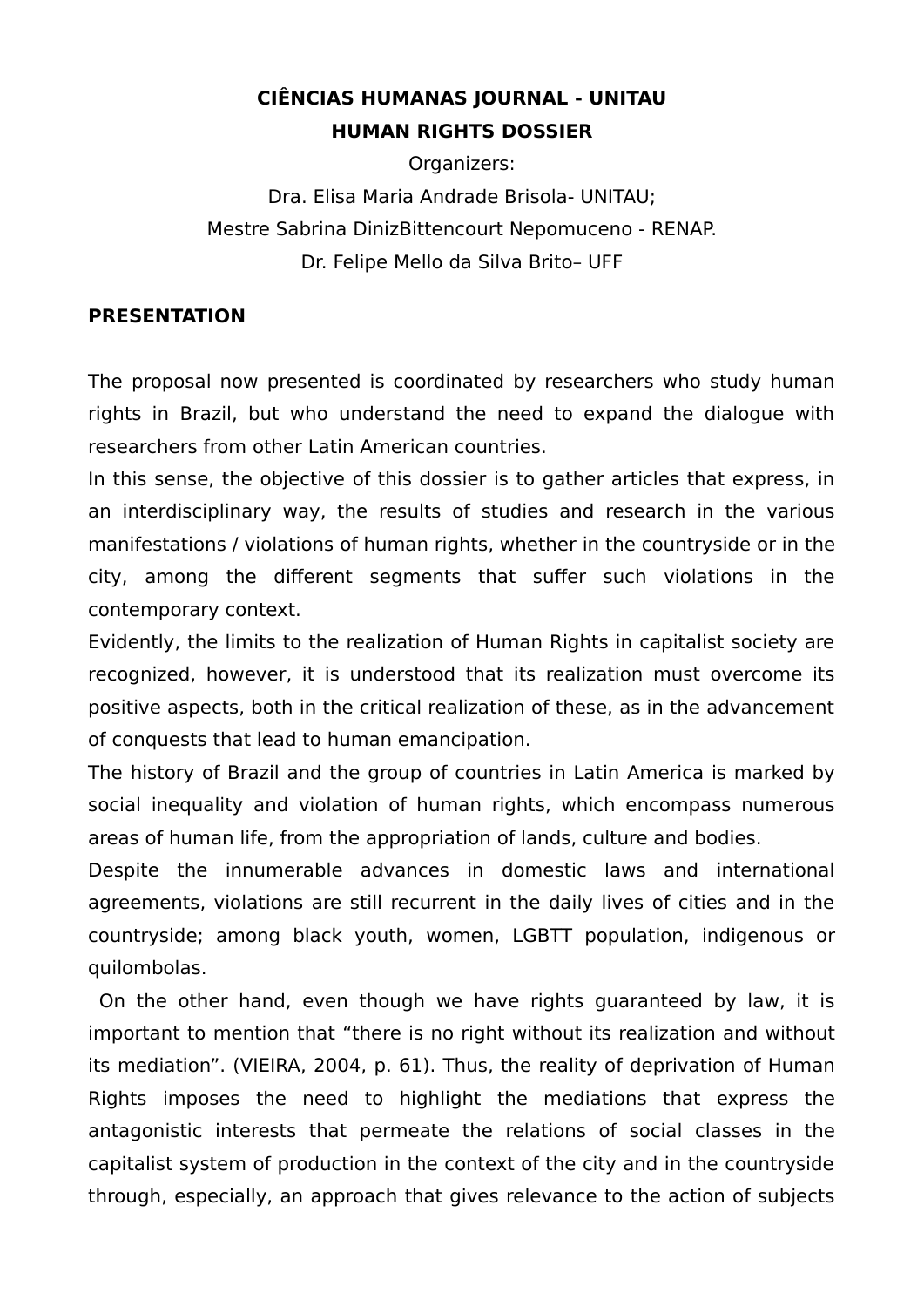who lead the class struggle for the realization of social policies from the perspective of autonomy from a project aimed at human emancipation and, in this sense, with the broad defense of human rights.

In the context of the capital crisis there are violations of human rights, including the intensification of situations of urban violence, criminalization of poverty and social movements, machismo, racism, xenophobia, homophobia, among other agendas.

In search of mediations to debate these themes in the Brazilian reality, there are situations that, if on the one hand, the organization of feminist movements is evidenced, the legal-formal defense directly or indirectly of issues of protection of the rights of women, indigenous people, eliminating racism, homophobia, promoting fundamental freedoms and promoting the right to selfdetermination, among others, on the other hand, the conservative movement that criticizes the political organization of sectors that have specificities is strengthened, claiming that sectors of the left are aimed at divide society to "generate conflicts" that divide the population.

What is observed in the current situation is the logic of bourgeois society that historically replaced human need with the needs of the market, and which, in the words of Marx and Engels (2003, p.28) "made personal dignity a simple exchange value and in the name of the numerous freedoms conquered, it established the relentless freedom of trade ", which, of course, fulfills the defense of individual private interests.

The socio-political reconfiguration of the political-economic situation in Brazil and Latin America is a link that links the constitution of social reproduction with the genesis of work and is part of the socialization process that has been triggered today. This process is a generalization of the conflict between capital and labor and, at the same time, a particularity of the class struggle that permeates the struggle for Human Rights in different contexts.

The needs of workers are seen as a driving force for their political action, and it is imperative to consider the process of awareness of the population that imposes themselves through actions mediated by their ethical-moral formation. This also constitutes the class consciousness of the subjects, who it can be favorable to the process of socio-political organization, even if it has different levels among its members; the subjects can occupy their space in the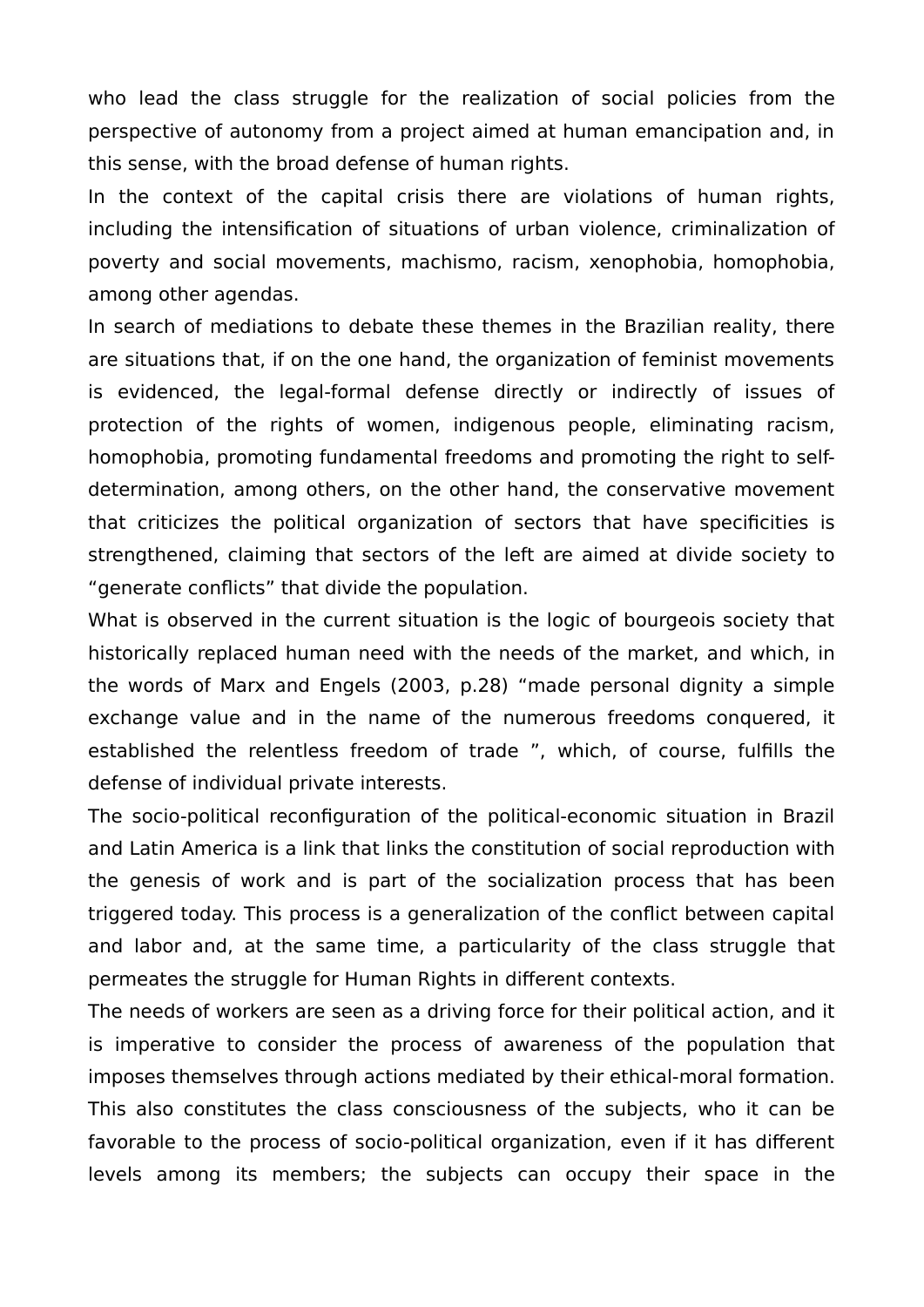particularity of the class struggle, allowing the elaboration of a political project that can give a conscious direction.

The absence of systematic debates and with theoretical foundation has hindered the construction of actions, strategies and responses from the most organized sectors, connected with an approximation of thought and action in the face of situations that require new proposals and alternatives that respond to the current daily demands and that they materialize in the singularity of the lives of subjects excluded from access to goods and services from the wealth produced in our society, in their relationship with social movements for the defense of human rights.

It is noteworthy that the listing between the State and capitalism makes relations complex and in certain occasions the economic and the political may not seem to coincide, however the political unfolding in the face of the economic is not a fluke (MASCARO, 2013) and is directly related to the class domain.

Nowadays, it is essential to seek elements present in the State for an analysis that seeks to respond to its understanding in contemporary dynamics. However, what is highlighted is the importance of understanding that the economic factor is fundamental to provide the basis, but the dialectical relationship encompasses all other aspects, as well as the political and the social, for example. Engels (2015) reports that in the materialist conception of history the determining element in history is the production of real life.

In this perspective, we invite researchers who are not only concerned with researching human rights, but also those who commit themselves and fight for their effectiveness to participate in this dossier.

#### **OBJETIVOS**

- Socialize studies and research on Human Rights developed by researchers in Latin America;

- Stimulate dialogue between human rights researchers in Latin America;

- Report violations and strengthen the fight for human rights.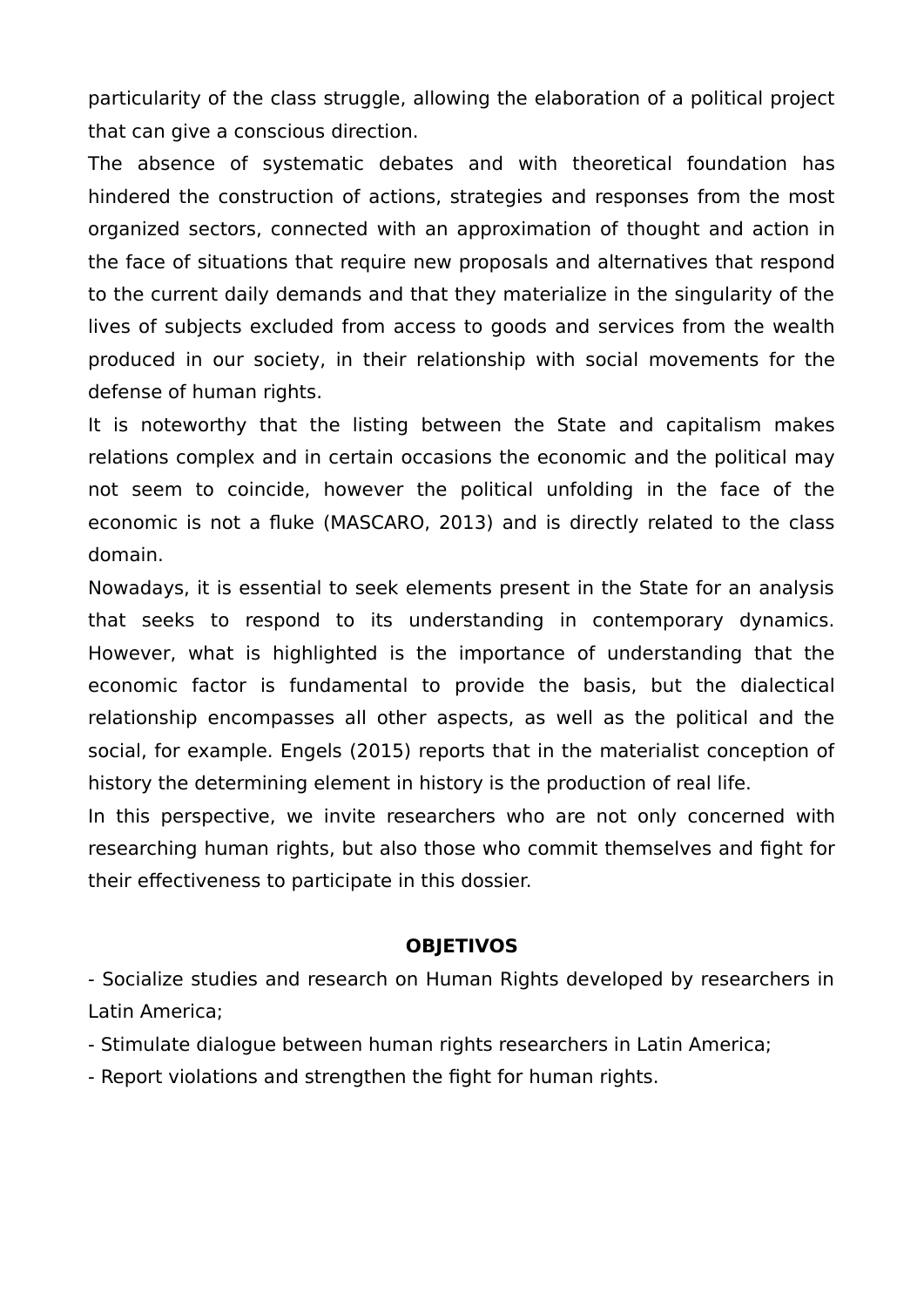# **RULES FOR PUBLICATION OF THE ARTICLE**

-Text in Portuguese, Spanish or English - Number of pages: between 10 to 20 pages -Meet the guidelines for authors of Ciências Humanas Journal: <https://www.rchunitau.com.br/index.php/rch/about/submissions>

# **Authors**

To submit the article, it is necessary that the author (s) register in the system and log in to the Revista Ciências Humanas and start the submission process. All authors of the article approved for publication must obligatorily associate their registration number with ORCID (Open Researcher and Contributor ID, https: //orcid.org/). The names and identification of the author (s) must not be in the text. Such identification must be made only in the journal's system.

# **Title**

The title of the text should be centered, in capital letters, in bold, size 14, at the top of the first page. It should have an English version just below the Portuguese title.

#### **Summary and keywords**

The abstract (article, review, essay), preceded by this subtitle and colon in bold, must contain the objectives, methodology, results and conclusion in a single paragraph, justified, without indentation, in simple spacing, with minimum of 100 and maximum of 250 words, according to NBR 6028 of ABNT, in the same source of the article, with the initial letter in uppercase, two simple spaces below the title.

The keywords, from 3 (three) to 5 (five), preceded by this subtitle and colon, must have initial capital letters and be separated by a point and ended by a point, in the same source of the text, in justified alignment, simple spacing, without indentation, two simple spaces below the summary.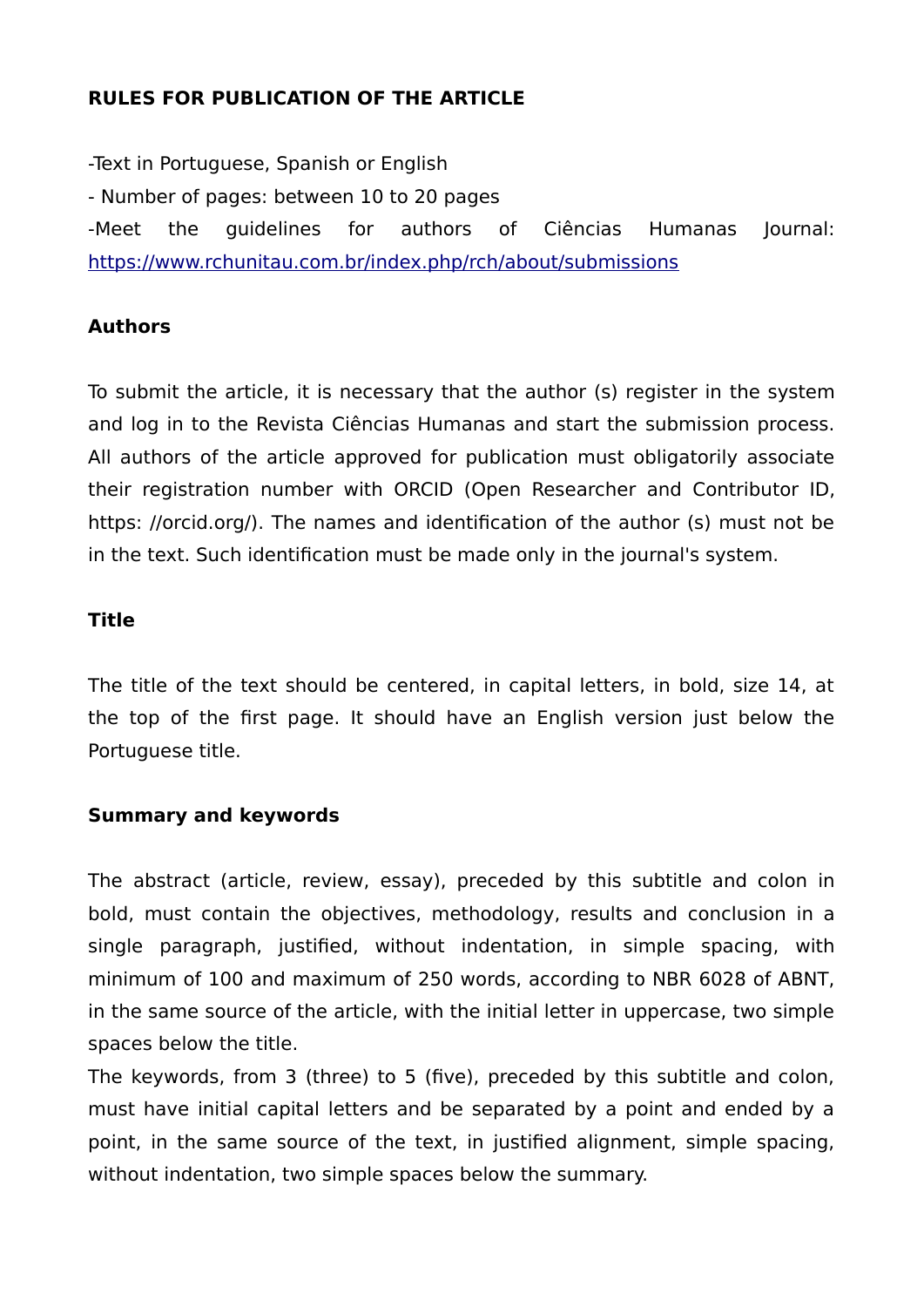# **Abstract and keywords**

 The abstract and keywords must be preceded by these subtitles and colon, in the same format as the abstract and keywords. It should be placed after the summary and keywords.

#### **Text structure**

The text should be started two simple spaces below the keywords, with 1.5 spacing, with justified paragraphs and with 1.25 cm indentation in the first line. The subtitles of the sections must be aligned to the left, in bold, without indentation, with the initial letter of the first word in capital letters, without numbering, size 12.

#### **Foot wheel notes**

 $\frac{1}{2}$  , which is a set of the set of the set of the set of the set of the set of the set of the set of the set of the set of the set of the set of the set of the set of the set of the set of the set of the set of the

 Footnotes can be referential or explanatory. The footnote is written in single spacing, Arial 11; they must be numbered sequentially with Arabic numerals. Example:

Rosa Luxemburg, in the controversy she had with Eduard Bernstein about these practices, had no doubts in conceiving them as part of the modern aspects of Russian society, that is, to their becoming and not to the past in the process of overcoming1

#### **Quotes:**

If you quote the phrase in quotation marks, the author's reference must be presented in the order: (AUTHOR'S SURNAME, year, page).

If you refer the author, to quote later, use: Last name (year, page number).]

<sup>1.</sup> Cf. SALVADORI, M. "A social-democraciaalemã e a RevoluçãoRussa de 1905. O debate sobre a greve de massas e sobre as 'diferenças' entre Oriente e Ocidente"; in: HOBSBAWM, E. História do marxismo, vol. 3. Rio de Janeiro: Paz e Terra, 1988, pp. 268 e ss.